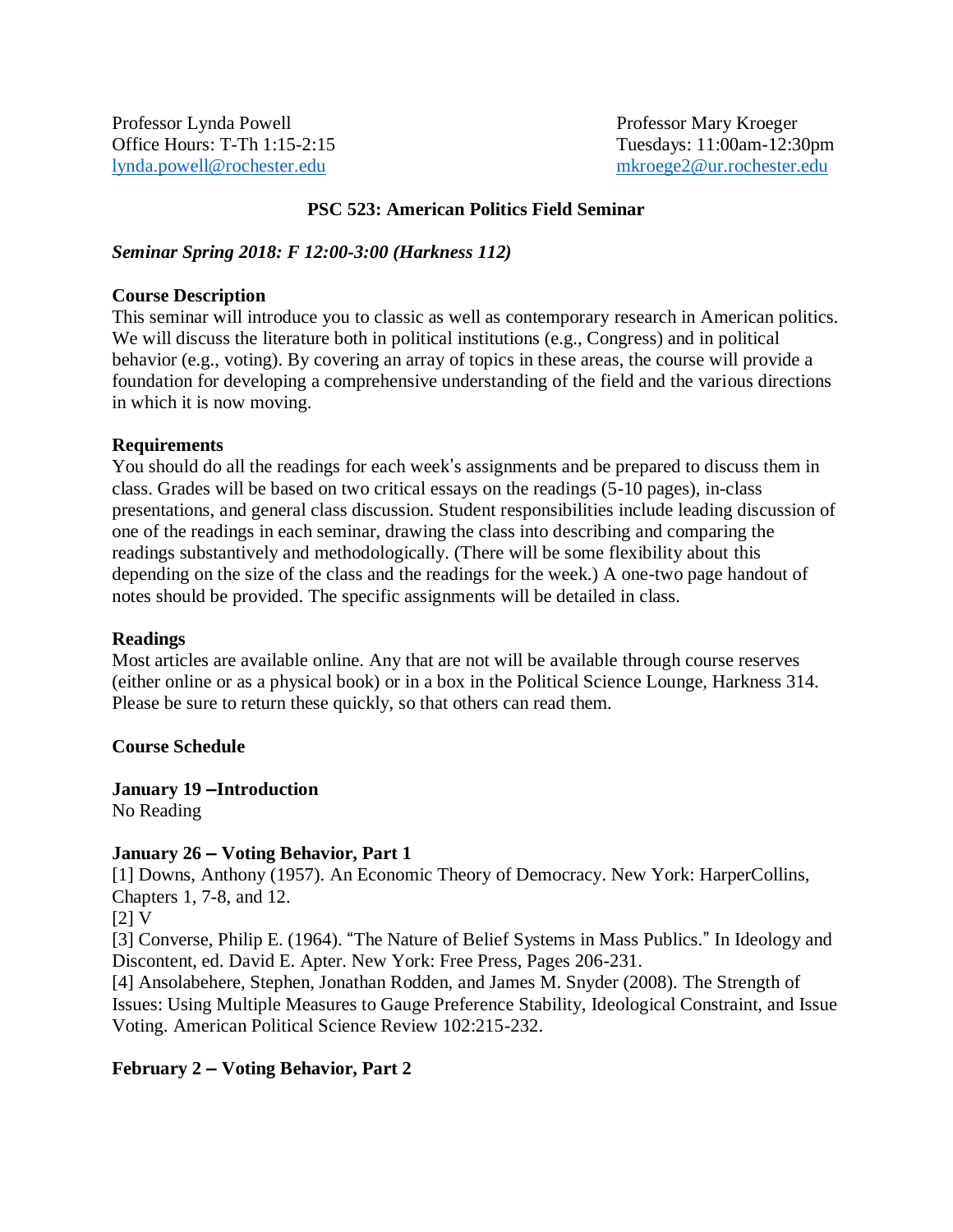[1] Alesina, Alberto, and Howard Rosenthal (1995). Partisan Politics, Divided Government, and the Economy, Chapter 3, 6, and 7.

[2] Lau, Richard R. and David P. Redlawsk (1997). Voting Correctly. American Political Science Review 91: 585-98.

[3] McKuen, Michael B., Robert S. Erikson, James A. Stimson (1992). Peasants or Bankers? The American Electorate and the U.S. Economy. American Political Science Review 86:597-611. [4] Zaller, John (2004). "Floating Voters in U.S. Presidential Elections." In Studies in Public Opinion: Attitudes, Nonattitudes, Measurement Error, and Change, ed. William E. Saris and Paul M. Sniderman. Princeton, NJ: Princeton University Press.

# **February 9 –Representation**

[1] Miller, Warren E., and Donald E. Stokes (1963). Constituency Influence in Congress 57:45- 56.

[2] Fiorina, Morris P., Samuel J. Abrams, and Jeremy C. Pope (2005). Culture War? The Myth of a Polarized America. New York: Longman, Chapters 2 and 4.

[3] Abramowitz, Alan I. and Kyle L. Saunders (2008). Is Polarization and Myth?. Journal of Politics 70:542-555.

[4] Lax, Jeffrey R., and Justin H. Phillips (2012). The Democratic Deficit in the States. Forthcoming in American Journal of Political Science.

[5] Gillens, Marin (2012). Affluence and Influence: Economic Inequality and Political Power in America. Princeton: Princeton University Press. Chapters 2 and 3.

## **February 16 –The Media**

[1] Iyengar, Shanto (1987). Television News and Citizens' Explanations of National Affairs. American Political Science Review 81:815-832.

[2] Lenz, Gabriel S. (2009). Learning and Opinion Change, Not Priming: Reconsidering the Priming Hypothesis. American Journal of Political Science 53:821-837.

[3] Gerber, Alan S., James G. Gimpel, Donald P. Green, and Daron R. Shaw (2011). How Large and Long-lasting are the Persuasive Effects of Television Campaign Ads? Results from a Randomized Field Experiment. American Political Science Review 105:135-150.

[4] Huber, Gregory A. and Kevin Arceneaux (2007). Identifying the Persuasive Effects of Presidential Advertising. American Journal of Political Science 51:957-977.

## **February 23 –The Electoral Connection**

[1] Fenno, Richard F. (1977). U.S. House Members in Their Constituencies: An Exploration. American Political Science Review 71:883-917.

[2] Mayhew, David R. (1974). Congress: The Electoral Connection. New Haven: Yale University Press.

[3] Jacobson, Gary C. (1989). Strategic Politicians and the Dynamics of U.S. House Elections, 1946-86. American Political Science Review 83:773-793.

[4] Gerber, Alan (1998). Estimating the Effect of Campaign Spending on Senate Election using Instrumental Variables. American Political Science Review 92:401-411.

## **March 2 –Congress, Part 1**

[1] Binder, Sarah (1996). The Partisan Basis of Procedural Choice: Allocating Parliamentary Rights in the House, 1789-1990. American Political Science Review 90:8-20.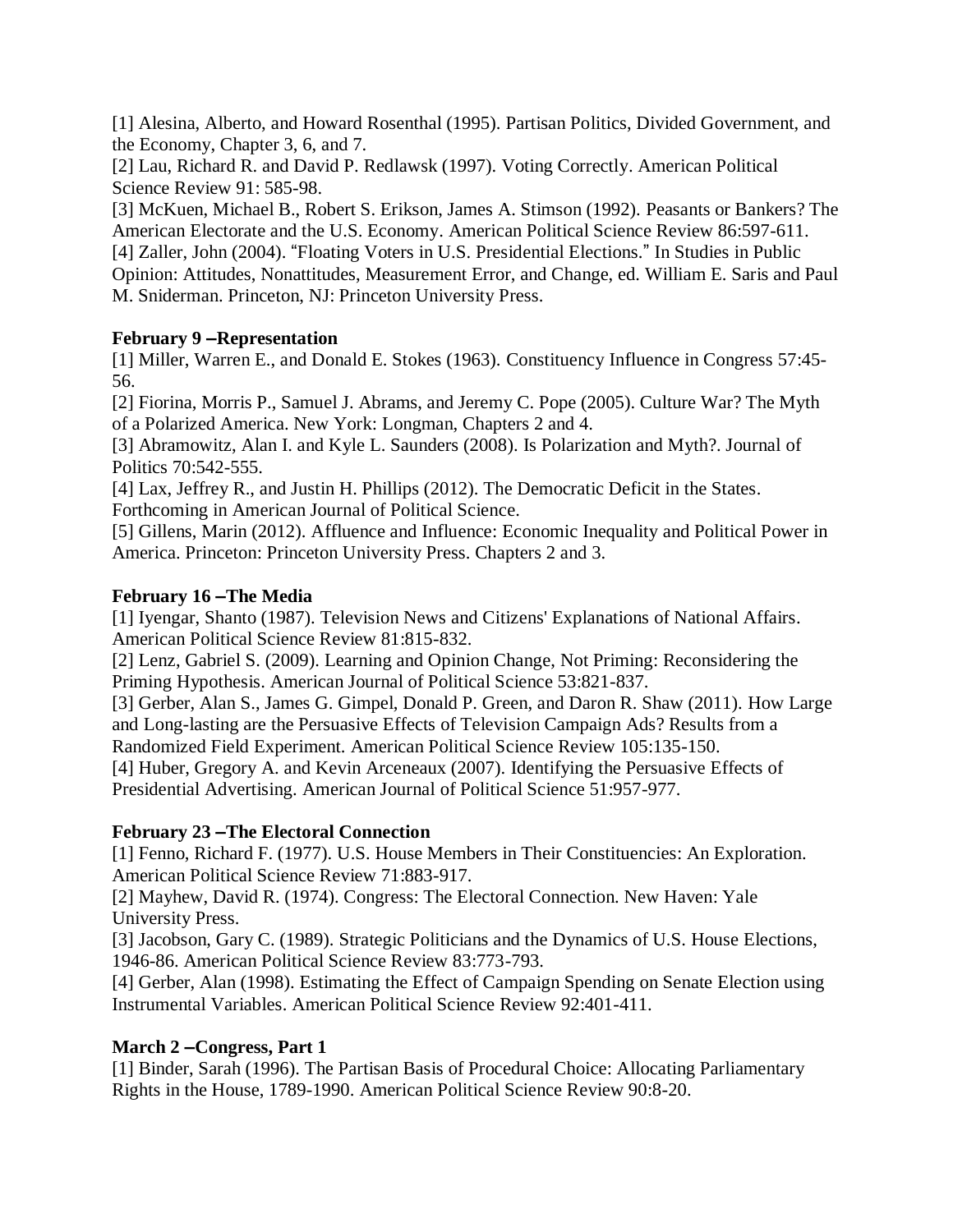[2] Cox , Gary W., and Matthew D. McCubbins (2005). Setting the Agenda: Responsible Party Government in the U.S. House of Representatives. Cambridge: Cambridge University Press, Chapters 2 and 5.

[3] Poole, Keith T. and Howard Rosenthal (1997). Congress: A Political Economic History of Roll Call Voting. New York: Oxford University Press. Chapter 3.

[4] Richman, Jesse (2011). Parties, Pivots, and Policy: The Status Quo Test. American Political Science Review 105:151-165.

## **March 9 –Congress, Part 2**

[1] Fenno, Richard F. (1973). Congressmen in Committees. Boston: Little, Brown, Chapters 1-2. [2] Hall, Richard L. (1987). Participation and Purpose in Committee Decision Making. American Political Science Review 81:105-27.

[3] Cox, Gary W., and Matthew D. McCubbins (1993). Legislative Leviathan. Berkeley: University of California Press, Chapters 7 and 10.

[4] Krehbiel, Keith (1991). Information and Legislative Organization. Ann Arbor: University of Michigan Press, Chapters 2 and 3.

### **March 23 –Race and Gender**

[1] Shotts, Kenneth W. (2002). Gerrymandering, Legislative Composition, and National Policy Outcomes. American Journal of Political Science 46:398-414.

[2] Washington, Ebonya (2006). How Black Candidates Affect Voter Turnout. Quarterly Journal of Economics 121:973-998.

[3] Lawless, Jennifer L, and Kathryn Pearson (2008). The Primary Reason for Women's Underrepresentation? Reevaluating the Conventional Wisdom. Journal of Politics 70:67-82. [4] Anzia, Sarah F., and Christopher R. Berry (2011). The Jackie (and Jill) Robinson Effect: Why Do Congresswomen Outperform Congressmen? American Journal of Political Science 55:478-493.

### **March 30 –The Presidency**

[1] Neustadt, Richard E. (1990). Presidential Power and the Modern Presidents. New York: Free Press, Chapters 3-5.

[2] Kernell, Samuel (1993). Going Public: New Strategies of Presidential Leadership. 2nd ed. Washington: CQ Press, Chapters 1-2.

[3] Cameron, Charles M. (2000). Veto Bargaining: Presidents and the Politics of Negative Power. Cambridge: Cambridge University Press, Chapters 4 and 6.

[4] Canes-Wrone, Brandice, William G. Howell, and David E. Lewis (2008). Toward a Broader Understanding of Presidential Power: A Reevaluation of the Two Presidencies Thesis. Journal of Politics 70:1-16.

### **April 6 –Courts**

[1] Segal, Jeffrey A. and Harold J. Spaeth (1996). The Influence of Stare Decisis on the Votes of United States Supreme Court Justices. American Journal of Political Science 4:971-1003. [2] Gordon, Sanford C. and Gregory A. Huber (2007). The Effect of Electoral Competitiveness on Incumbent Behavior. Quarterly Journal of Political Science 2:107-138.